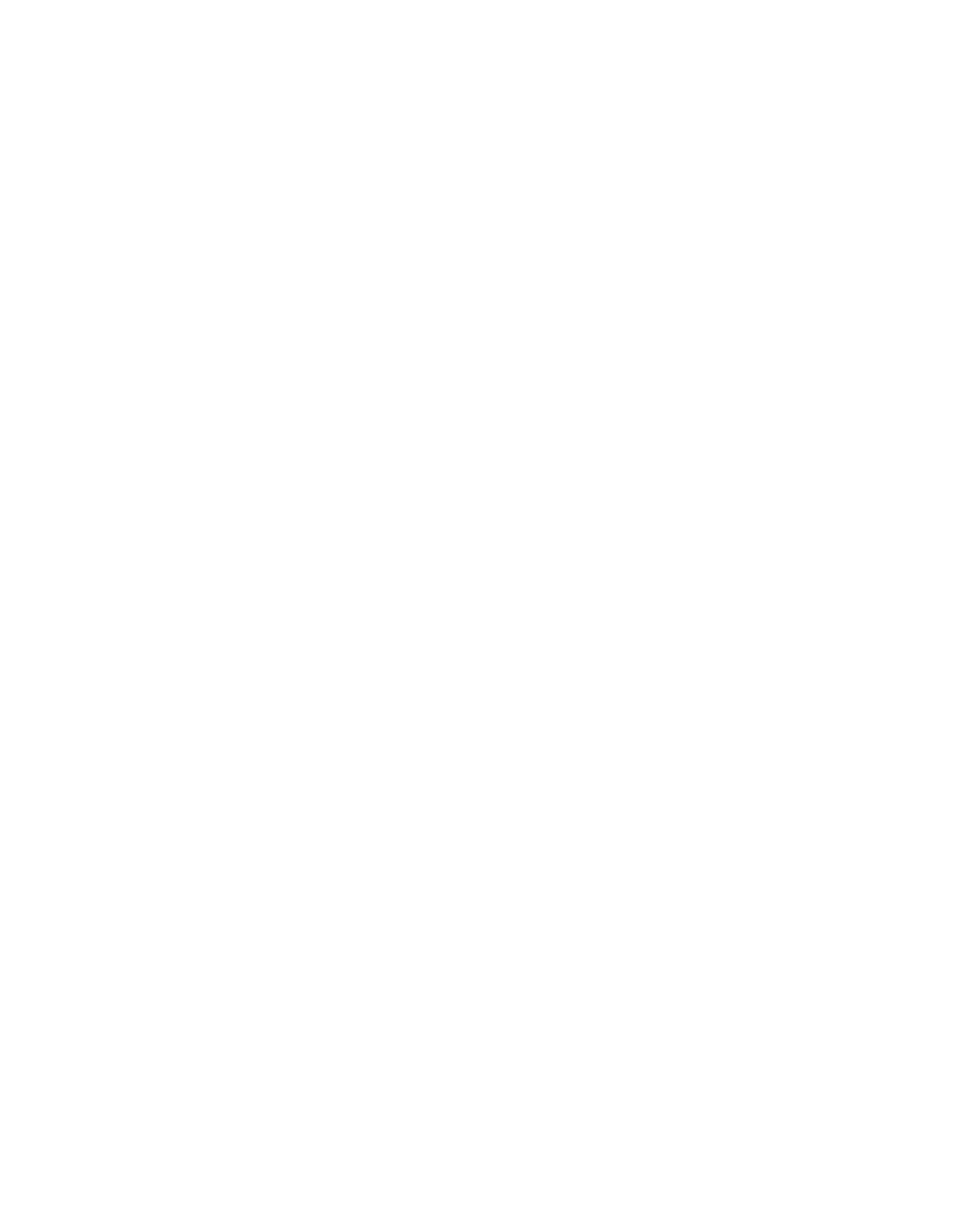## **Table of Contents**

| 1. |  |
|----|--|
|    |  |
| 2. |  |
|    |  |
|    |  |
|    |  |
|    |  |
|    |  |
|    |  |
|    |  |
|    |  |
| 3. |  |
|    |  |
|    |  |
|    |  |
|    |  |
|    |  |
|    |  |
|    |  |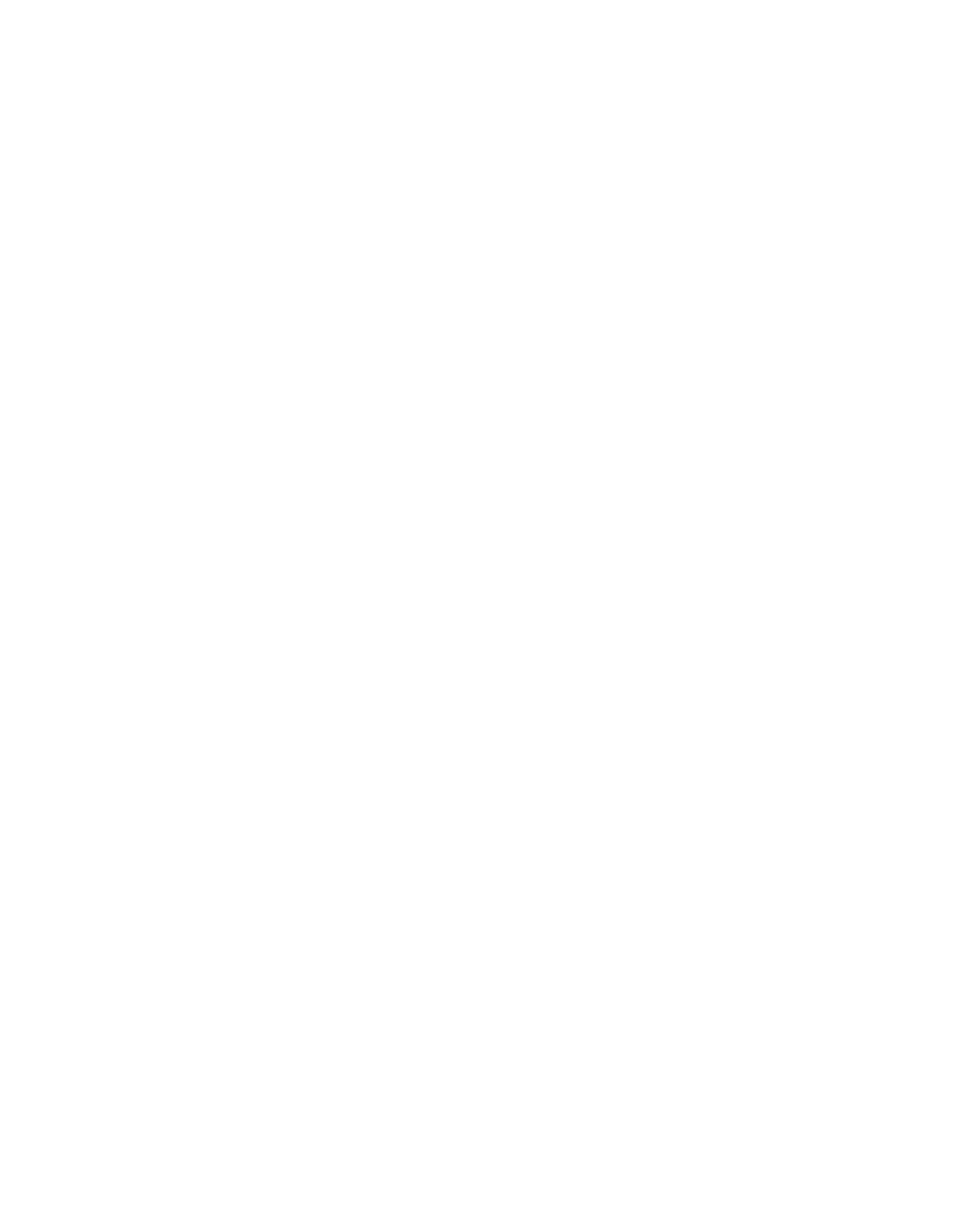## <span id="page-4-0"></span>**1. Getting Started Section**

## **About this Manual**

FlashCut CNC is a unique application involving hardware and software, so you'll need some instruction to get started.

**Since automated machining is potentially dangerous, please take the time to completely read through this manual and the software User's Guide to understand the operation of the electronics, software and machine before cutting a part.**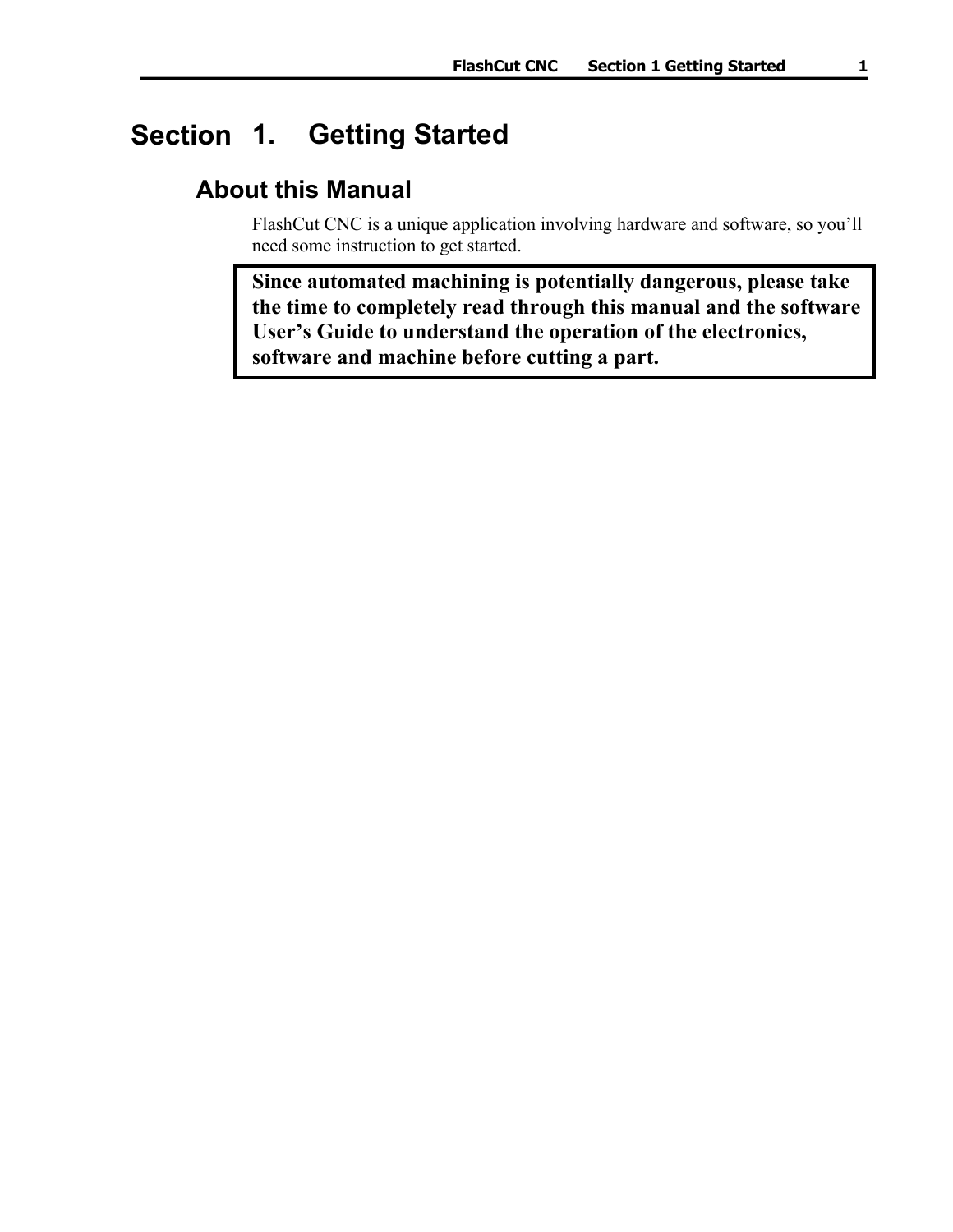## <span id="page-5-0"></span>**Safety and Usage Guidelines**

**When running an automated machine tool, safety is of utmost importance. For proper and safe use of the FlashCut CNC program and your CNC machine, the following safety guidelines must be followed:** 

- **1. Never let the machine tool run unattended.**
- **2. Require any person in the same room as a running machine tool to wear safety goggles, and to stay a safe distance from the machine.**
- **3. Allow only trained operators to run the machine tool. Any operator must have:**

**Knowledge of machine tool operation.** 

**Knowledge of personal computer operation.** 

**Knowledge of Microsoft Windows.** 

**Good common sense.** 

- **4. Place safety guards around the machine to prevent injury from flying objects. It is highly recommended that you build a safety shield around the entire tool envelope.**
- **5. Never place any part of your body within the tool envelope while the machine is online, since unexpected machine movement can occur at any time.**
- **6. Always keep the tool envelope tidy and free of any loose objects.**
- **7. Be on alert for computer crashes at all times.**

**WPI, Inc. is not responsible for the safe installation and use of this product. You and only you are responsible for the safety of yourself and others during the operation of your CNC machine tool. WPI supplies this product but has no control over how it is installed or used. Always be careful!** 

**WPI, Inc. is not responsible for damage to any equipment or workpiece resulting from use of this product.** 

**If you do not understand and agree with all of the above safety guidelines, do not use this product.**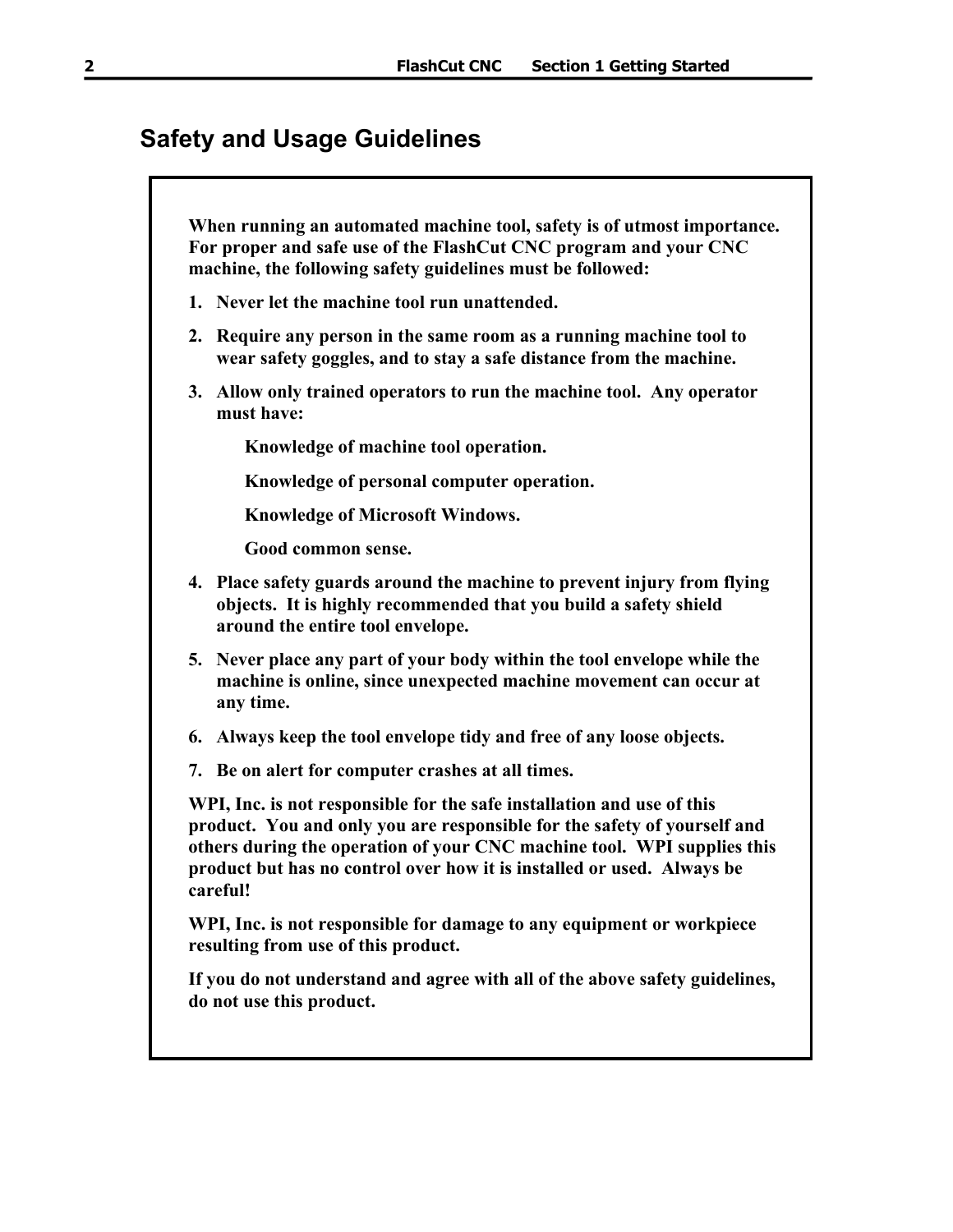## <span id="page-6-0"></span>**Section 2. Hardware Guide**

### **Overview of the Signal Generator**

The Signal Generator provides a flexible interface that controls up to 4 stepper or digital servo motor drivers, 8 output lines and 8 input lines. It works in conjunction with the FlashCut CNC software. Please note that there are several software and hardware settings that affect the use of the Signal Generator. These settings are described in this manual and in the software User's Guide.

## **Front Panel**

The front panel of the signal generator has the power on/off switch and 8 LED's with the following functions:



 $Limit$  – Turns red when any limit/input switch is open when using normally closed (NC) switches, or when any limit/input switch is closed when using normally open (NO) switches. For proper operation of this LED, JP3 must be shorted for NO switches and open for NC switches.

1, 2, 3, 4 (or X, Y, Z, A) – Turns green when the respective motor is stepping. Note that the polarity of these lights will be reversed depending on the Step Signal setting in the Motor Signals Setup dialog box. Also note that these lights appear brighter or dimmer depending on the Step Pulse Width setting. A small pulse width will make them very hard to see in a well lit room.

RXD – Turns yellow when receiving data from the host PC serial port.

TXD – Turns yellow when transmitting data to the host PC serial port.

Power – Turns green when the power switch is turned on.

On/Off Switch – Turns the unit on and off. If there is ever a communications error while running FlashCut CNC, turn the switch off and on to reset the internal microprocessor.

#### **Rear Panel**

The rear panel has connectors for input and output signals as described below.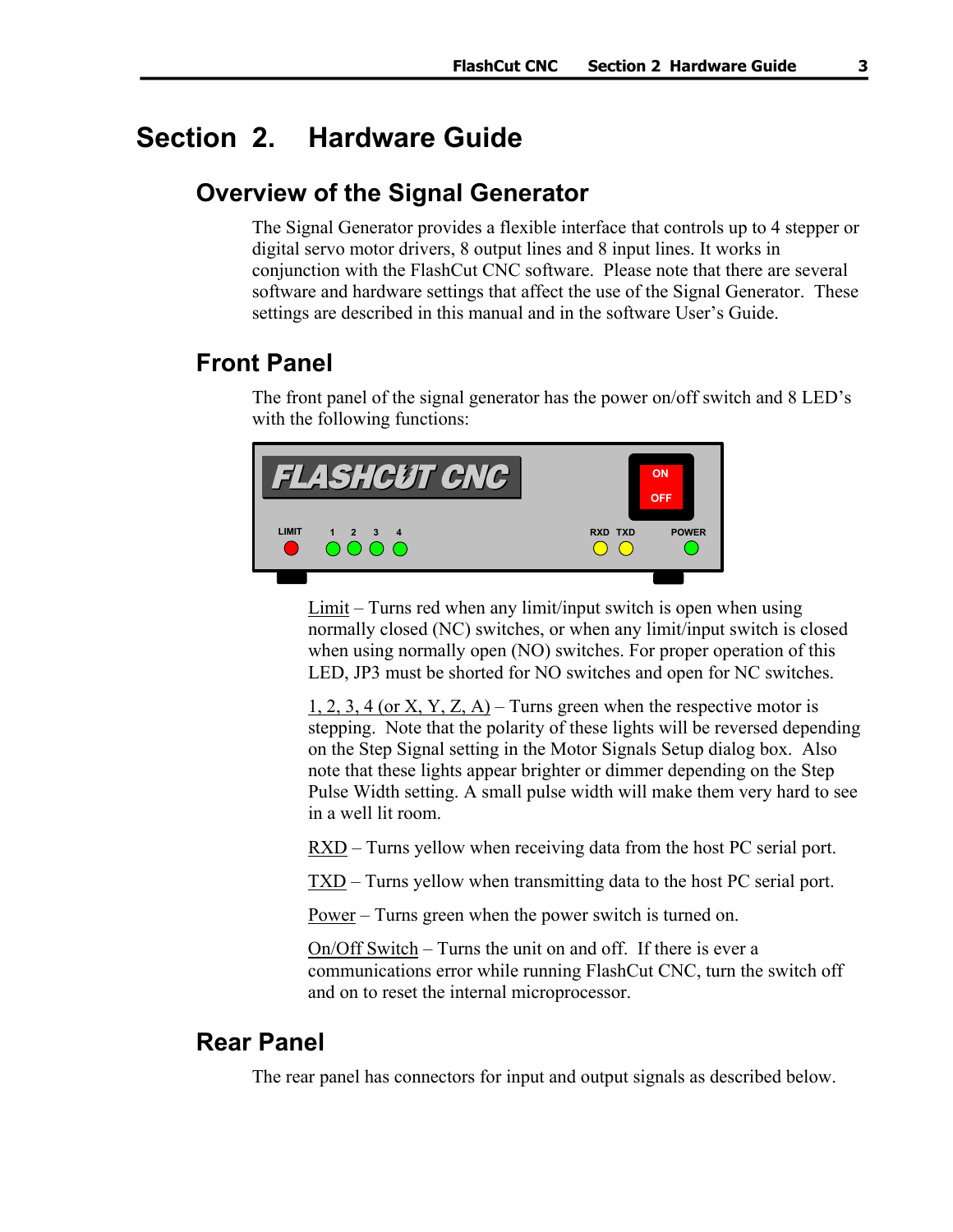

DC IN – Receptacle for the power supply. The unit is shipped with a 9V DC, 800-1000mA wall transformer power supply.

Fuse – Cartridge for the fuse. If the fuse blows, replace it with a 3AG, 1.5A slow-blow fuse.

RS-232 – Serial port connector for communication with the host PC (9 pin female). Most PC's have 9 pin male or 25 pin male. Use either a 9 Pin Male - 9 Pin Female or a 9 Pin Male - 25 Pin Female cable depending on the serial port on your PC.

INPUT – The connector for up to 8 input lines. The most common use of the input lines is for limit or safety switches. These lines are all TTL- and CMOS-compatible inputs. When a switch is open, its input signal is high  $(+5V)$ . When the switch is closed, its input signal is grounded low  $(0V)$ .

The 401A is wired for all normally closed (NC) or all normally open (NO) switches. When in NC mode, each line that is not connected to a switch must be wired directly to its ground. When any of the input lines are open, the red Limit light will illuminate and a signal will be sent to the host PC to indicate which input line(s) went high. When in NO mode, each line that is not connected should remain open. The red limit light will illuminate when any of the switches close. To change between NO mode and NC mode, set jumper JP3. When JP3 is shorted, it is in NO mode, when JP3 is open, it is in NC mode. If you are not using any limit switches, you should set JP3 to NO mode.

If you are using version 1.61 or earlier, and you are using normally closed switches, make sure the Signal Generator Model 401A option is selected in the System Options Setup dialog box. If you are using normally open switches, make sure the Signal Generator Model 401 option is selected in the System Options dialog box. All input lines must be properly defined in the Input Lines Setup dialog box. If you are using Version 2 and higher, go to the Configuration…Input Lines menu and make sure the NC or NO option is chosen properly for the wiring you are using.

The input lines are also TTL/CMOS-compatible. The FlashCut CNC display reflects a logic "1" or "OPEN" for a high-level input voltage, or open switch and a logic "0" or "CLOSED" for a low-level input voltage or closed switch. Short jumper JP3 if your switches are normally open or your normal input status is logic high. Leave JP3 open if your switches are normally closed or your normal input status is logic low. Note that all switches and input lines should have the same normal state.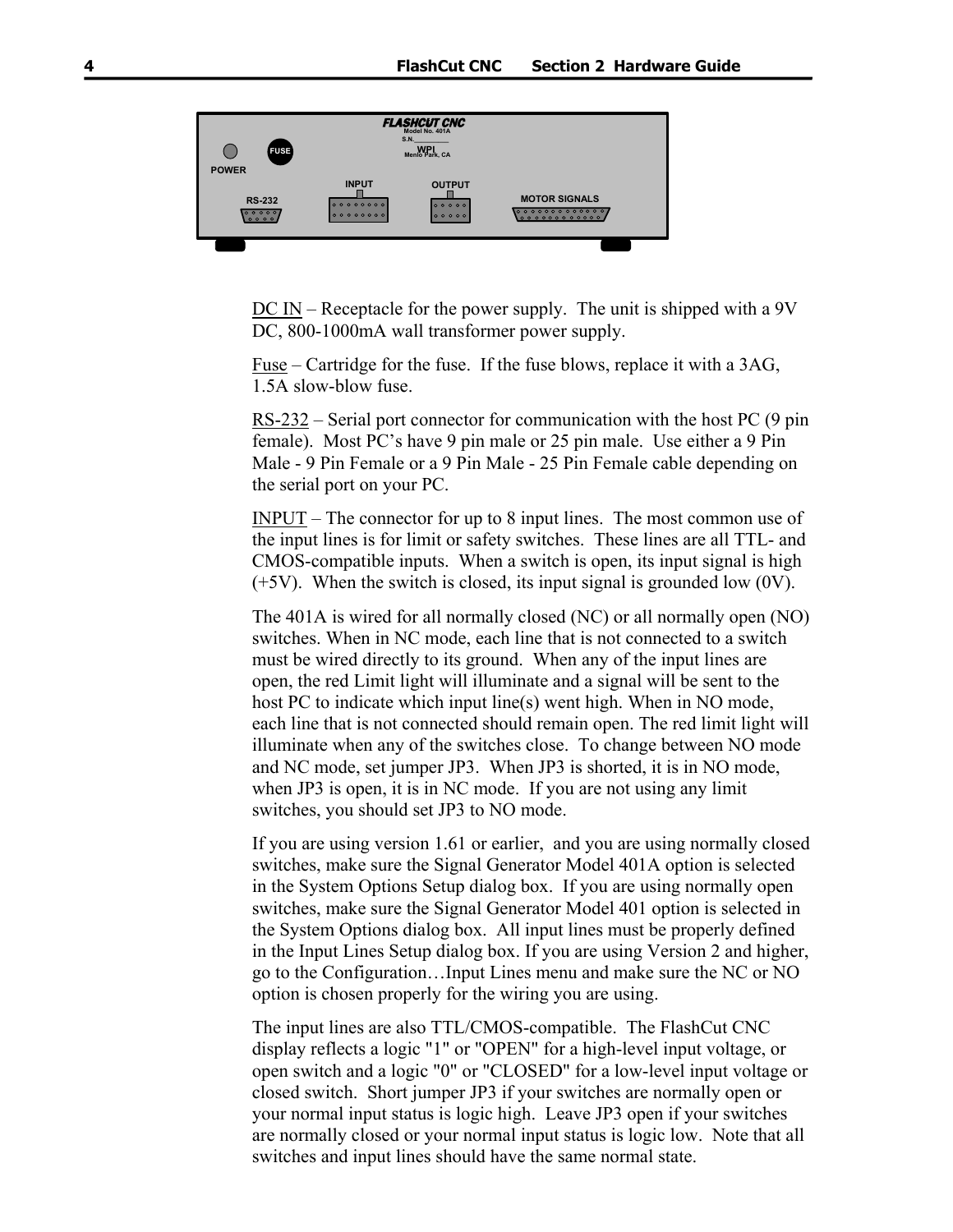The input lines are all optically isolated. This means that a 5V power source must be provided to power the external end of the optical couplers. There are two ways to do this listed below. **Note that you must use only one of the two options below. If you use more than one, you can cause severe damage.** 

- 1. Use the internal power source on the signal generator by shorting JP1 and JP2 on the circuit board. This is the most convenient option and works well for most applications, but negates some of the signal isolation. **OR**
- 2. For the best noise immunity, connect an external 5V power supply through pins 23 (OPT 5V) and pin 25 (OPT GND) of the Motor Signal Connector (CON5).

#### **BE VERY CAREFUL WHEN DOING ANY WIRING. IMPROPER WIRING WILL DAMAGE THE SIGNAL GENERATOR.**

Input lines 1, 2, 3 & 4 are also connected through pins 15, 16, 17 & 18 respectively of the Motor Signal connector, and input lines 5, 6, 7 & 8 are also connected through pins 5, 6, 7  $\&$  8 respectively of the Motor Signal connector. This makes it convenient to send any signals from your motor driver box, such as limit lines or servo position error signal, back to the Signal Generator through the DB25 cable without the need of a separate input cable. Note that if an input line is being used through the Motor Signal connector, that line must remain open in the Input connector. Also, if the Input connector is wired as normally closed, then the signal coming in through the Motor Signal connector must be normally LOW. Alternatively, if the Input connector is wired as normally open, then the signal coming in through the Motor Signal connector must be normally HIGH. If you are not using input signals through the Motor Signal connector, then don't connect them to anything.

The receptacle that plugs into this connector is a Molex-Waldom Mini-Fit Jr. Series 16 pin receptacle (part number 39-01-2160), with female pins (part number 39-00-0039 or 39-00-0047 for 22 gauge or thinner wires). The input lines as seen from the back of the box are arranged as follows (all of the ground connections denoted by "G" are optically isolated ground.):



OUTPUT – The connector for up to 8 output lines. These lines are all compatible with TTL/CMOS level outputs. They are all driven by HCT family logic. Output logic high is normally 5V and can go down to 3.9V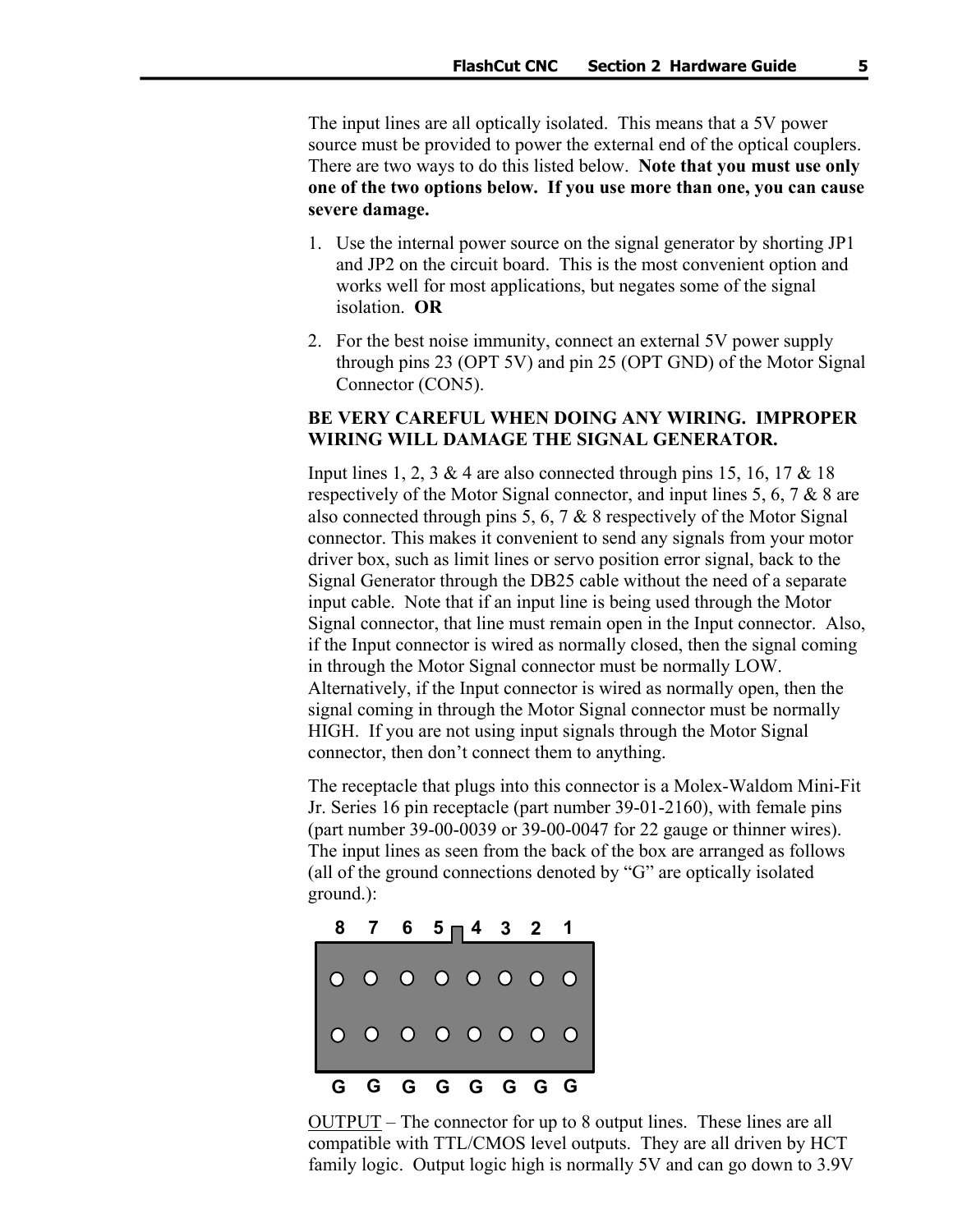at full load. Output logic low is normally 0V and can go up to 0.3V at full load. Each of these signals can provide up to 20mA of current.

Two additional pins are provided for your output lines: ground and +5V.

If the signal generator has a serial number of 102300 (Rev J) or below, these are connected to OPT GND and OPT +5V. To make these lines operational, jumpers JP1 and JP2 must be shorted, or external power can be provided directly to them. If these lines are shorted, you cannot provide external power through the OPT GND and OPT 5V pins on the DB25 Motor Signal Connector.

If the signal generator has a serial number of 102301 (Rev K) or higher, these are connected to GND and +5V and are not optically isolated.

#### **BE VERY CAREFUL WHEN DOING ANY WIRING. IMPROPER WIRING WILL DAMAGE THE SIGNAL GENERATOR.**

The output lines are all initialized to low (0V) when you turn on the Signal Generator. Output lines 1, 2, 3 & 4 are also connected through pins 1, 2, 3 & 4 respectively of the Motor Signal connector. This makes it convenient to connect up to 4 output signals to your motor driver box to drive devices such as solid-state relays that might be in your motor driver box.

The receptacle that plugs into this connector is a Molex-Waldom Mini-Fit Jr. Series 10 pin receptacle (part number 39-01-2100), with female pins (part number 39-00-0039 or 39-00-0047 for 22 gauge or thinner wires). The output lines as seen from the back of the box are arranged as follows:

| GND <sub>8</sub> |                | 6          | 4              | 2          |
|------------------|----------------|------------|----------------|------------|
|                  | $\overline{O}$ | $\bigcirc$ | $\Omega$       | O          |
| C                | $\bigcirc$     | $\bigcirc$ | $\overline{O}$ | $\bigcirc$ |
| $+5V$ 7          |                | 5          | 3              |            |

MOTOR SIGNALS – The DB-25 male connector for all signals going out to the stepper or digital servo motor driver(s). If you are using one of the FlashCut CNC motor drivers, connect this to the DB-25 female connector on the motor driver using a DB25 M-F interface cable.

#### **The cable used must be a DB-25 Interface Cable with all 25-pins wired straight through.**

The main use of this connector is to provide step and direction signals to the motor drivers. Each of these signals can provide up to 20mA of current.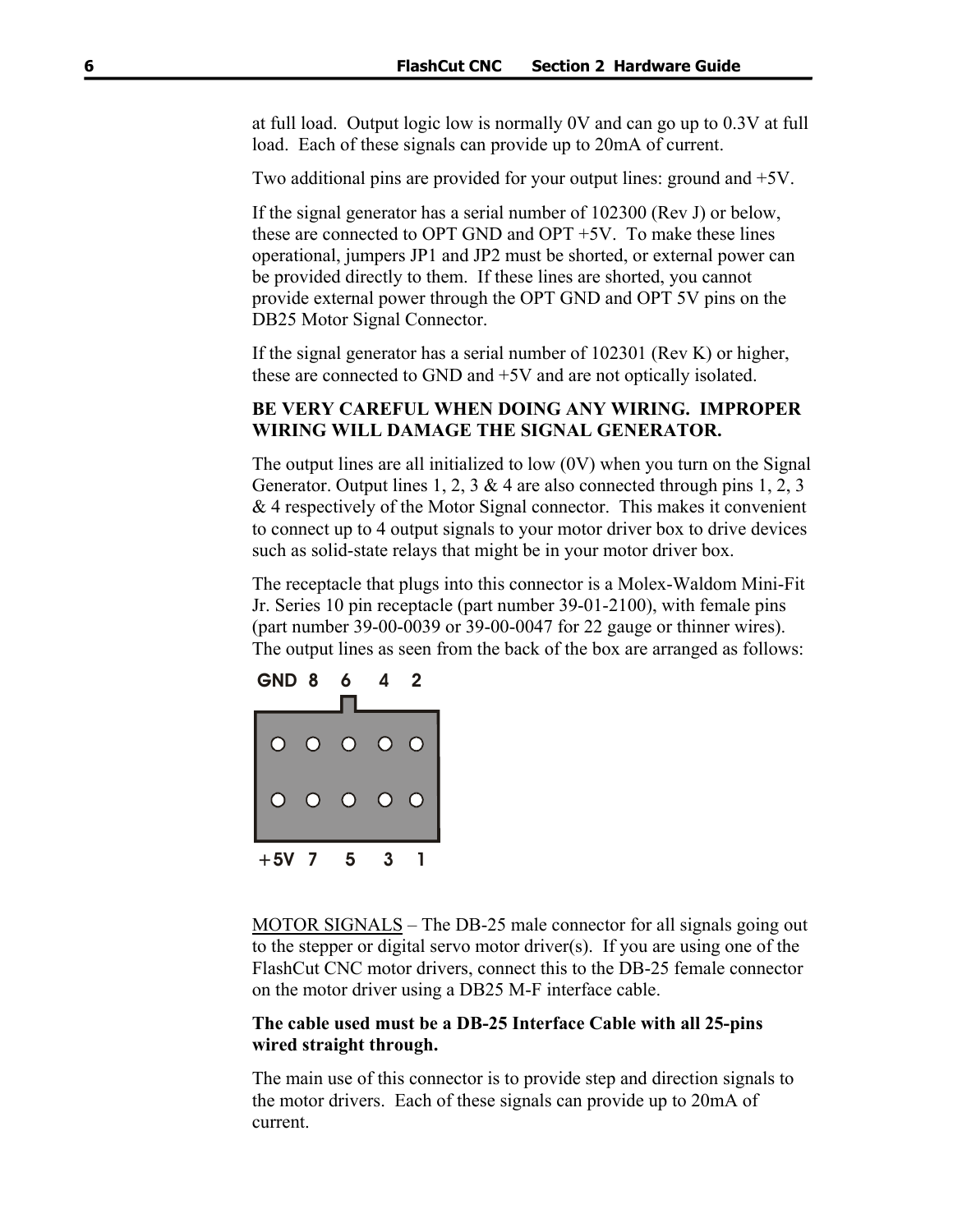<span id="page-10-0"></span>Two input pins are provided for optical ground (pin 25) and optical VCC (pin 23) to power the optical couplers on the input lines (see above). You can place a 5 VDC power source across these two pins. **If you are powering input lines internally using JP1 and JP2, do not connect these input pins.** 

#### **BE VERY CAREFUL WHEN DOING ANY WIRING. IMPROPER WIRING WILL DAMAGE THE MOTOR SIGNAL GENERATOR.**

Two pins are directly connected to ground (pin 24) and +5V (pin 22) from the internal power supply. These are provided to power simple, external, 5V electronics associated with your motor driver. They can source up to 50mA.

The motor signal lines as seen from the back of the box are arranged as follows:



| <b>DB25</b> | Signal          | <b>DB25</b> | <b>Signal</b>       |
|-------------|-----------------|-------------|---------------------|
| Pin         |                 | Pin         |                     |
|             | <b>OUTPUT 1</b> | 14          | <b>ENABLE ALL</b>   |
| 2           | <b>OUTPUT 2</b> | 15          | <b>INPUT 1</b>      |
| 3           | <b>OUTPUT 3</b> | 16          | <b>INPUT 2</b>      |
| 4           | <b>OUTPUT 4</b> | 17          | <b>INPUT 3</b>      |
| 5           | <b>INPUT 5</b>  | 18          | <b>INPUT4</b>       |
| 6           | <b>INPUT 6</b>  | 19          | A DIRECTION         |
| 7           | <b>INPUT 7</b>  | 20          | <b>Z DIRECTION</b>  |
| 8           | <b>INPUT 8</b>  | 21          | <b>Y DIRECTION</b>  |
| 9           | X DIRECTION     | 22          | Internal VCC +5V    |
| 10          | <b>A STEP</b>   | 23          | OPT VCC (INPUT)     |
| 11          | <b>Z STEP</b>   | 24          | <b>Internal GND</b> |
| 12          | <b>Y STEP</b>   | 25          | OPT GND (INPUT)     |
| 13          | <b>X STEP</b>   |             |                     |

## **Jumper Settings**

#### **JP1 and JP2**

These two jumpers enable you to use the internal power of the Signal Generator to provide power to the external side of the optically isolated input lines. When JP1 is shorted, OPT VCC gets its power from the Internal VCC. When JP2 is shorted, OPT GND is directly connected to the Internal GND. **If you are providing an external 5V through pins 23 and 25 of the DB25 Motor Signal connector, then you must leave JP1 and JP2 open.**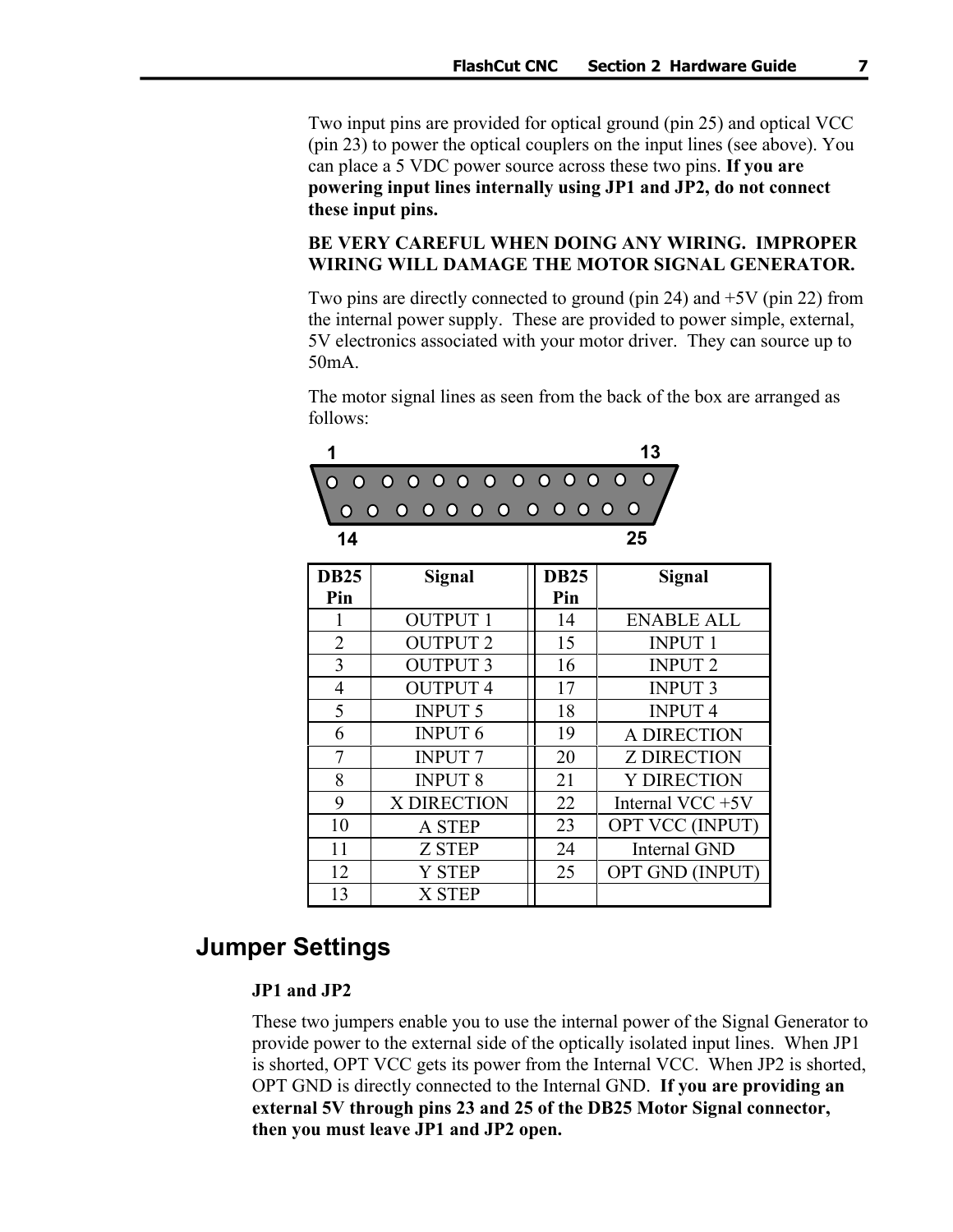#### <span id="page-11-0"></span>**JP3**

This jumper configures the Signal Generator for all normally closed (NC) or all normally open (NO) switches. When in NC mode, JP3 should be open. When any of the input lines are open the red Limit light will illuminate. When in NO mode, JP3 should be shorted. Each line that is not connected should remain open. The red limit light will illuminate when any of the switches close. If you are not using any limit switches, you should set JP3 to NO mode (shorted). If you are using the FlashCut CNC Limit Switch Kit, you should set JP3 to NC mode (open).

#### **JP4, JP5 & JP6**

These switches are for FlashCut CNC Personnel use only and should always be open.

### **Turning off the Controller**

**Always turn off the Signal Generator when it is not in use.**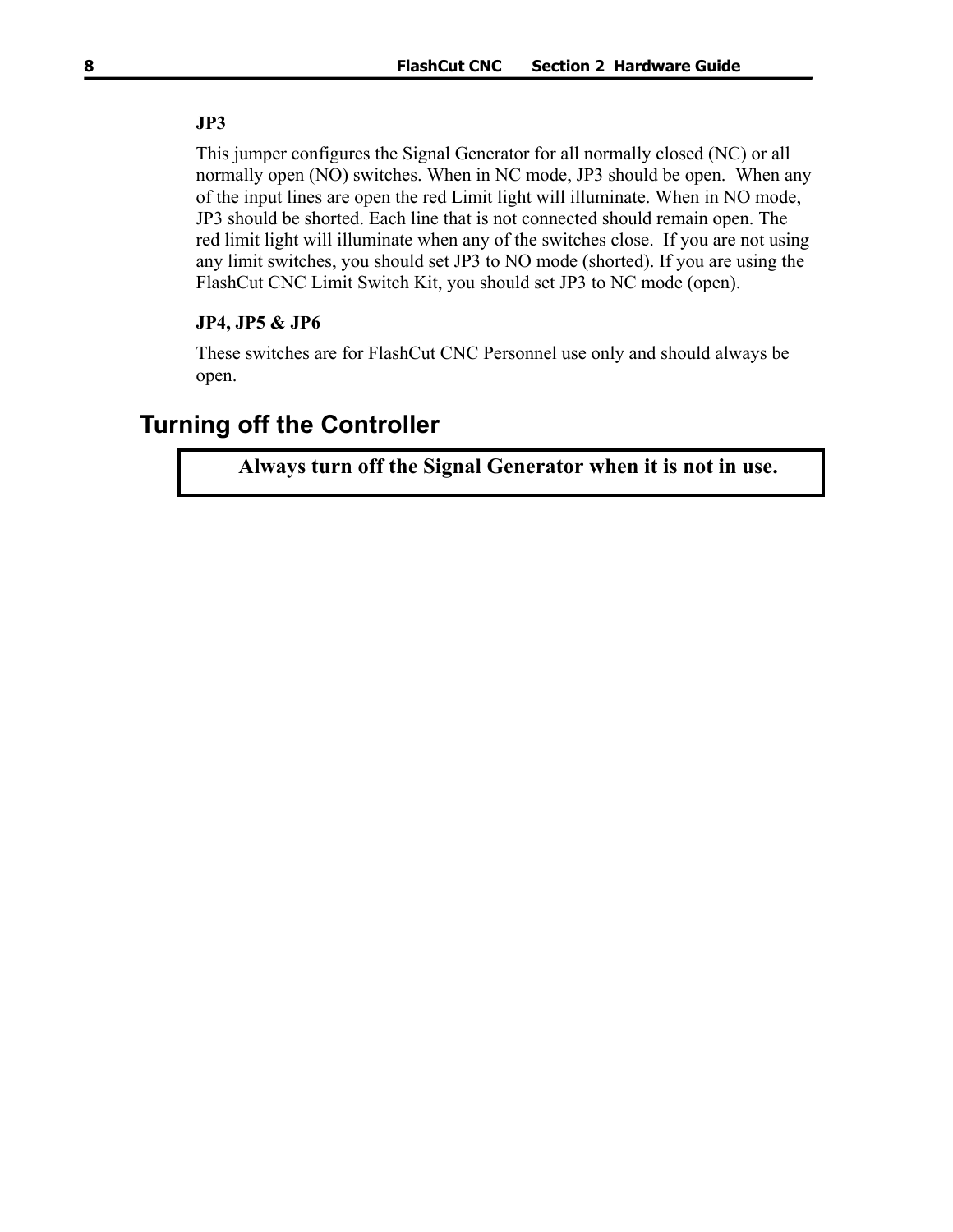## <span id="page-12-0"></span>**Section 3. Sample Wiring Diagrams**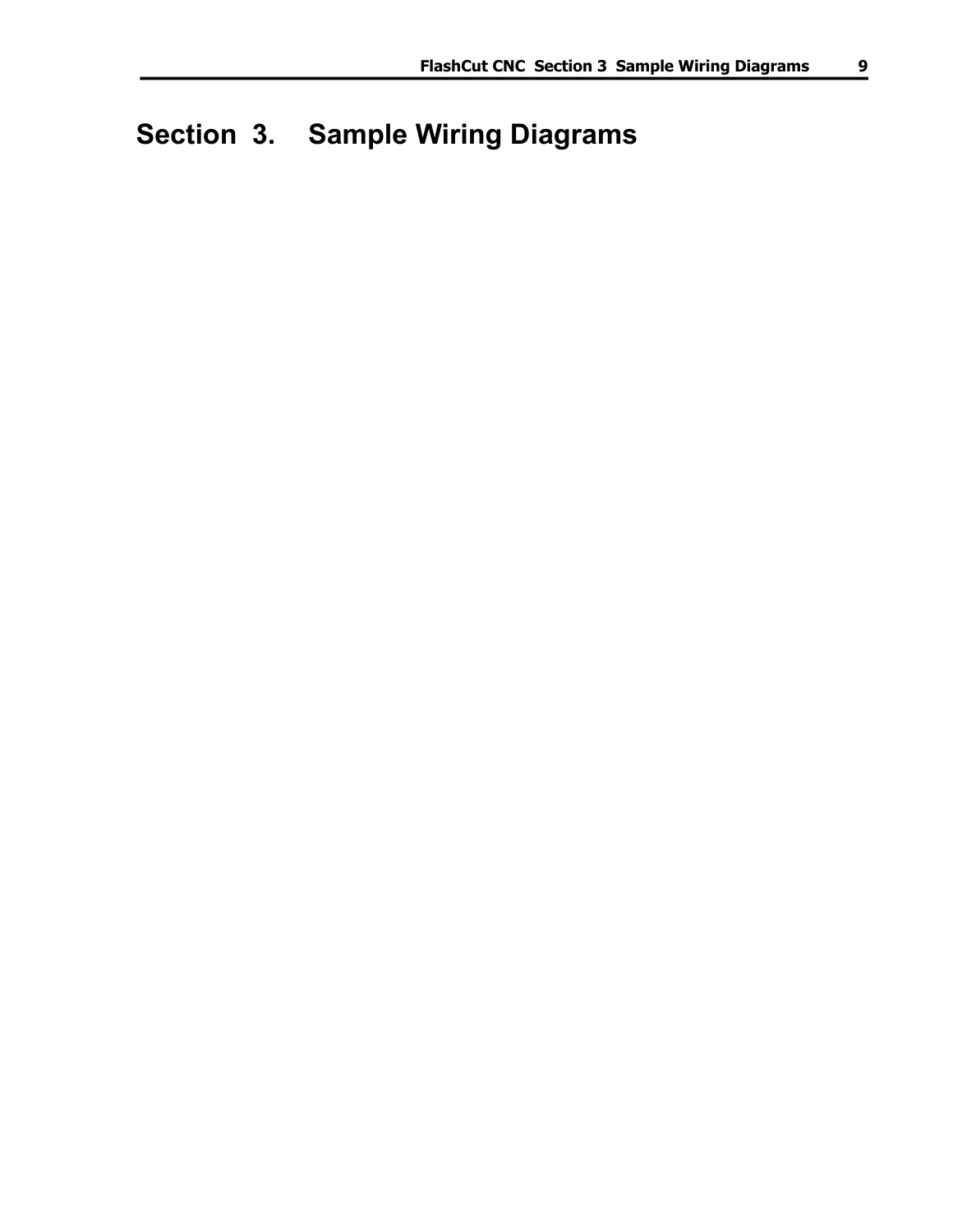

<span id="page-13-0"></span>

The above schematic shows a typical connection of a single axis motor driver to the motor signals of the Signal Generator. Each of the step and direction signals have a 22 ohm resistor in series with their outputs. This is to reduce any "ringing" at the transient switching points. This resistor pack (RP5) is socketed so that you can change the value if needed for your application.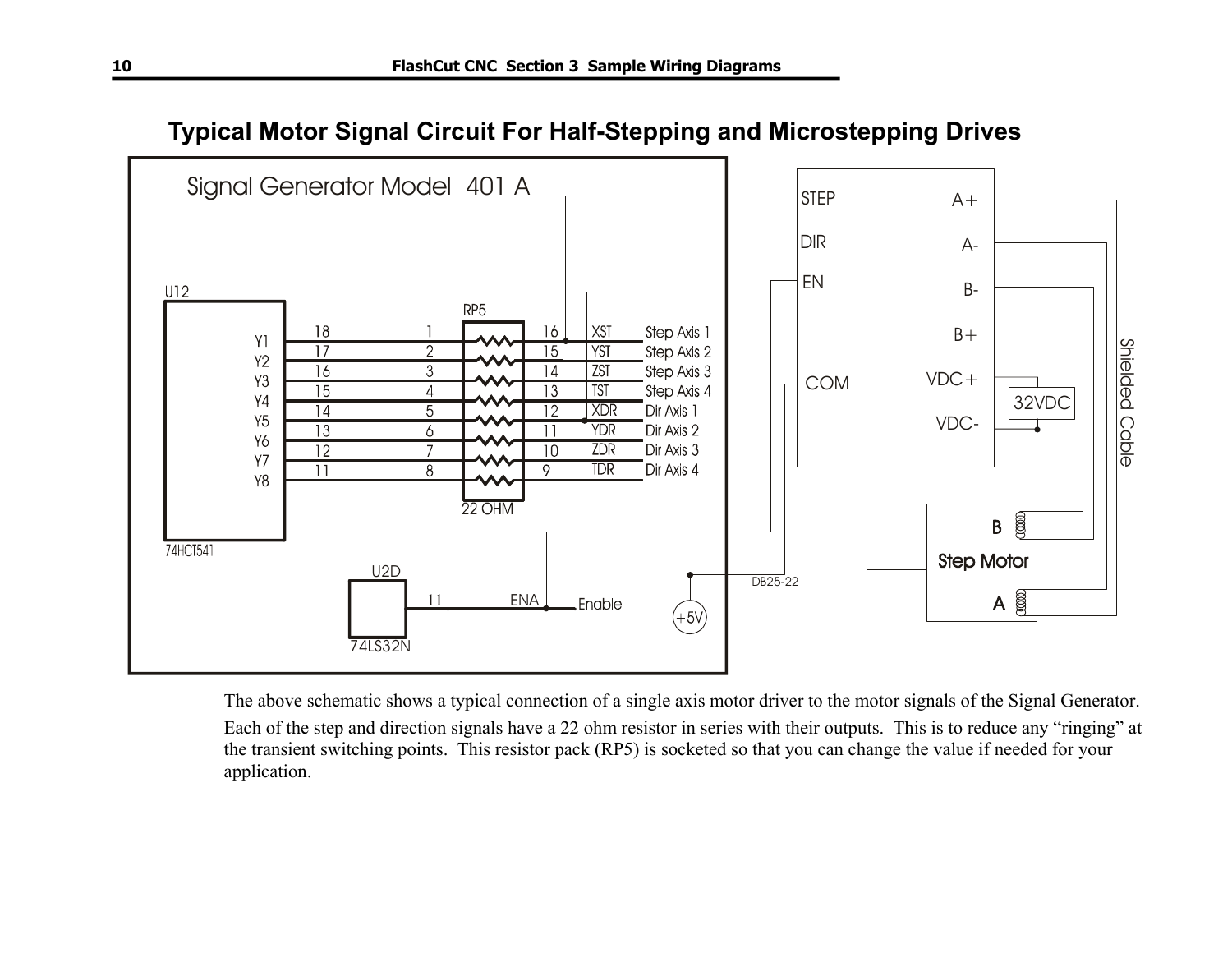## **Typical Motor Signal Circuit II**

<span id="page-14-0"></span>

The above schematic shows a typical connection of a single axis motor driver to the motor signals of the Signal Generator. Each of the step and direction signals have a 22 ohm resistor in series with their outputs. This is to reduce any "ringing" at the transient switching points. This resistor pack (RP5) is socketed so that you can change the value if needed for your application.

In this example a 0.1uF capacitor was placed between the step signal and ground and between the direction signal and ground. This filters out any transient noise in the signals. It is better to place these capacitors on the drive unit rather than the Signal Generator.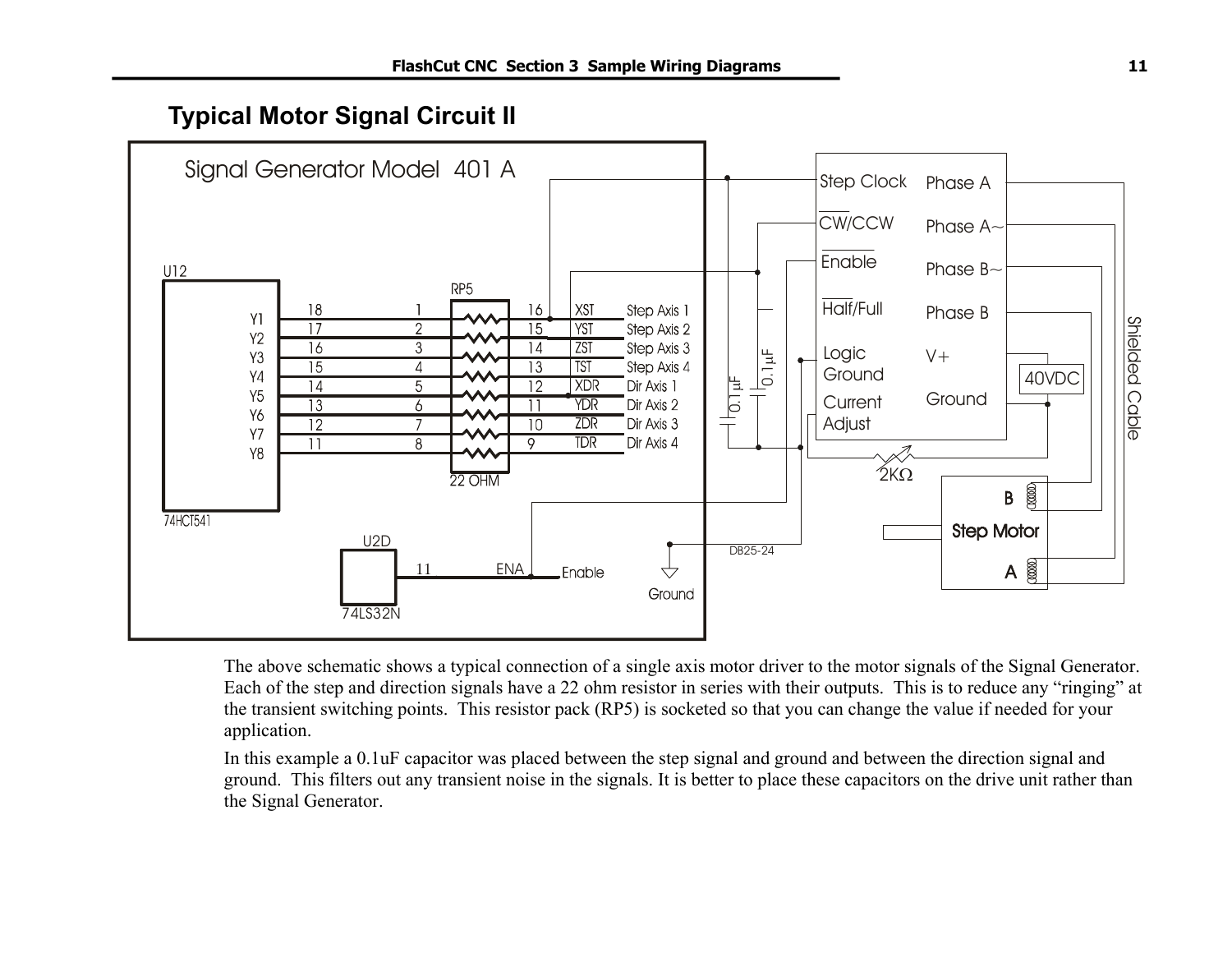Motor Signal Circuit For Gecko Drives

<span id="page-15-0"></span>

The above schematic shows a typical connection of a single axis motor driver to the motor signals of the Signal Generator. Each of the step and direction signals have a 22-ohm resistor in series with their outputs. This is to reduce any "ringing" at the transient switching points. This resistor pack (RP5) is socketed so that you can change the value if needed for your application.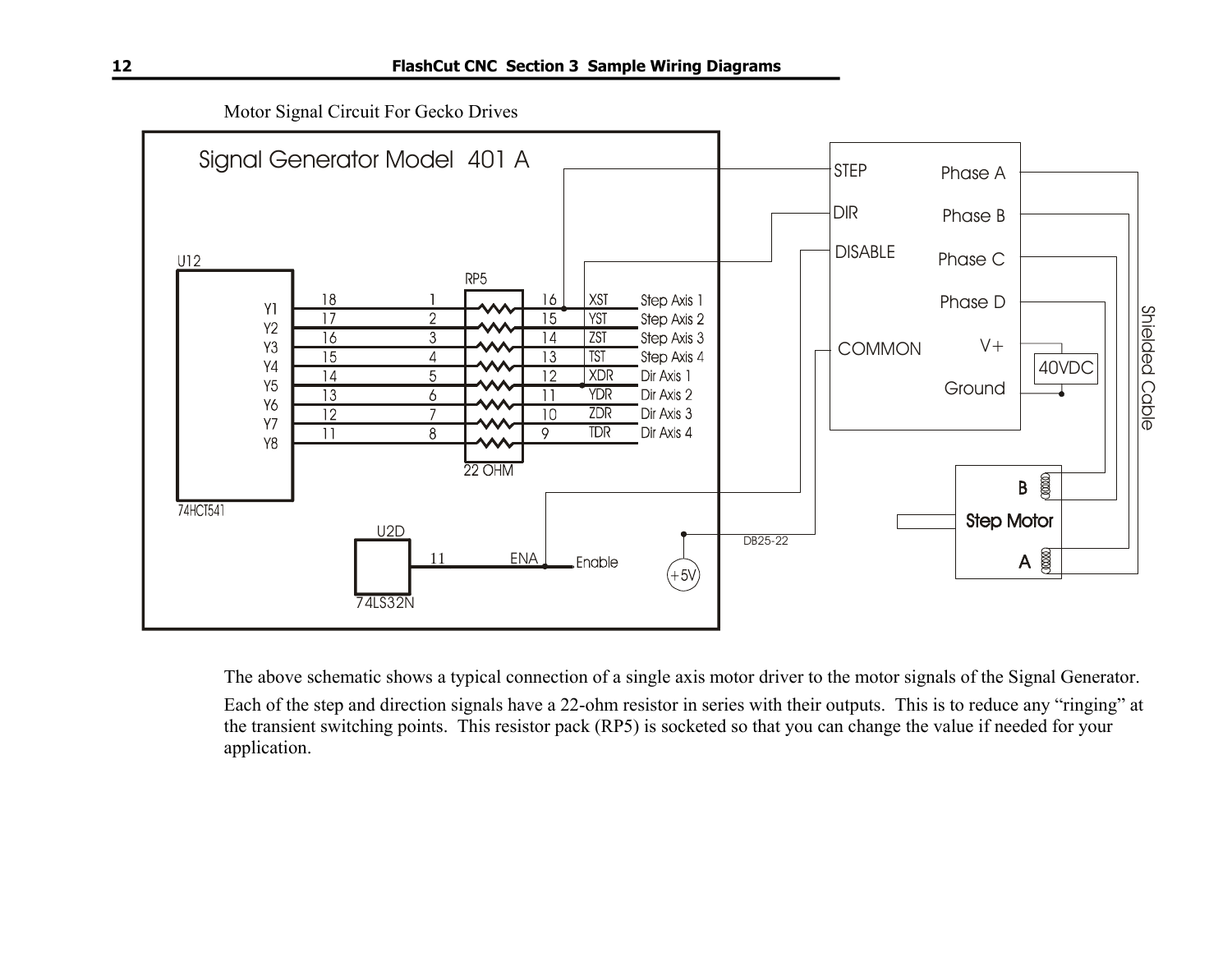## **Typical Output Line Circuit**

<span id="page-16-0"></span>

The above schematic shows a typical connection of one solid state relay controlled by output line 1 of the Signal Generator. A typical load would be a spindle, a vacuum, a laser, etc. In this example, the solid-state relay used is a Continental Industries model S505-0SJ610-000. It takes a 3 to 32VDC input and has an output of 24-330VAC.

Each of the output signals has a 22-ohm resistor in series with their outputs. This is to reduce any "ringing" at the transient switching points. This resistor pack (RP6) is socketed so that you can change the value if needed for your application.

Ground and 5V are provided on this connector for your convenience.

The FlashCut Spindle On/Off Relay Box is wired as shown in the above schematic.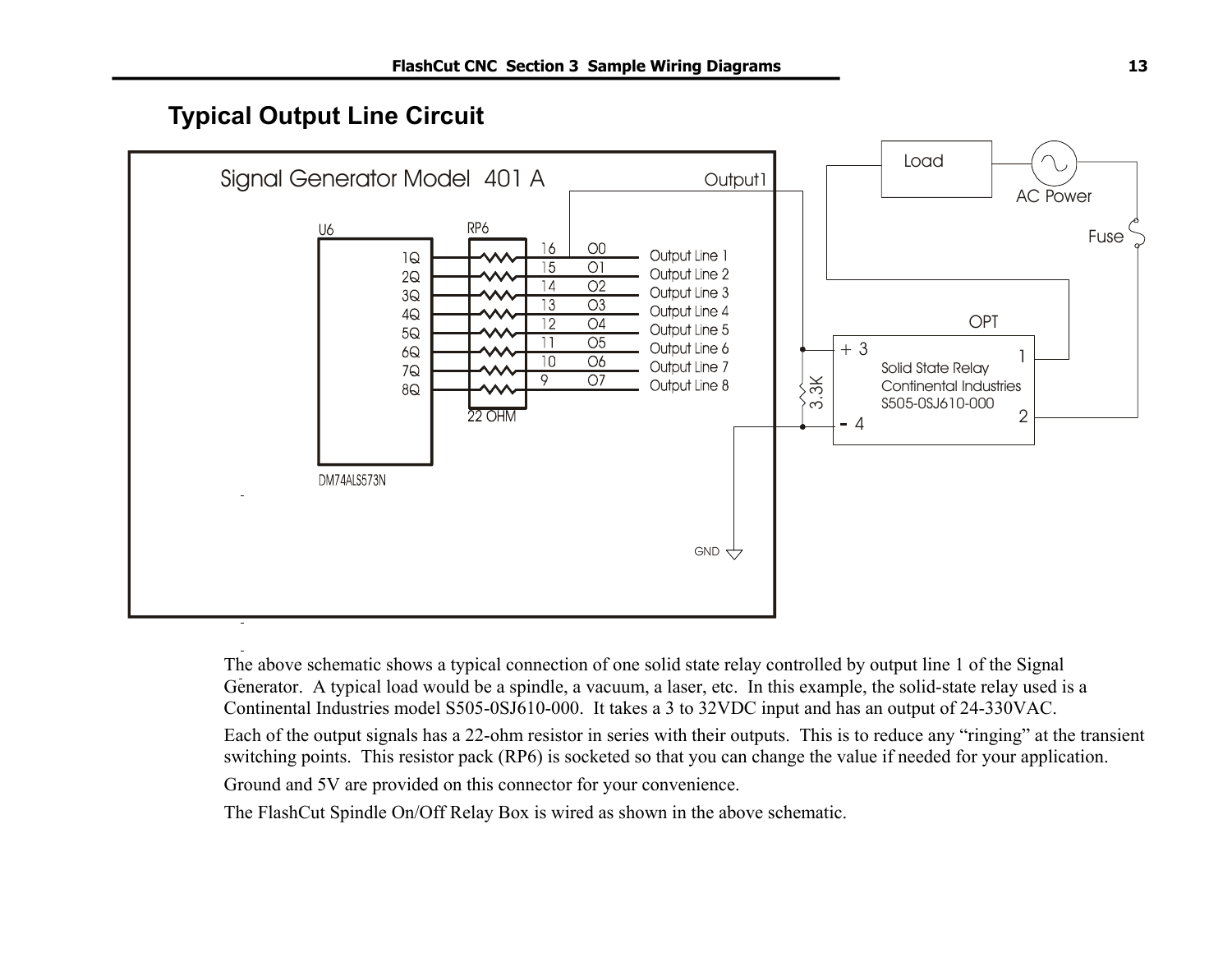<span id="page-17-0"></span>

The above schematic shows a typical connection of 5 normally closed switches. These switches are connected between input lines 1-5 and ground. Lines 6-8 are connected directly to ground with jumper wires. All external connections shown are made through the Input connector on the back of the Signal Generator. Since these switches are normally closed, JP3 should be open.

The input lines are all optically isolated. In this example, JP1 and JP2 are shorted using the internal power to source the external side of the optical couplers. However, for the best isolation, JP1 and JP2 should be open, and power should be provided through pins 23 and 25 of the DB25 Motor Signal connector. Input lines 1-4 and 5- 8 are internally connected to pins 15-18 and 5-8 respectively of the DB25 Motor Signal connector.

Note that the FlashCut CNC limit switch kit has the same wiring as shown in this example.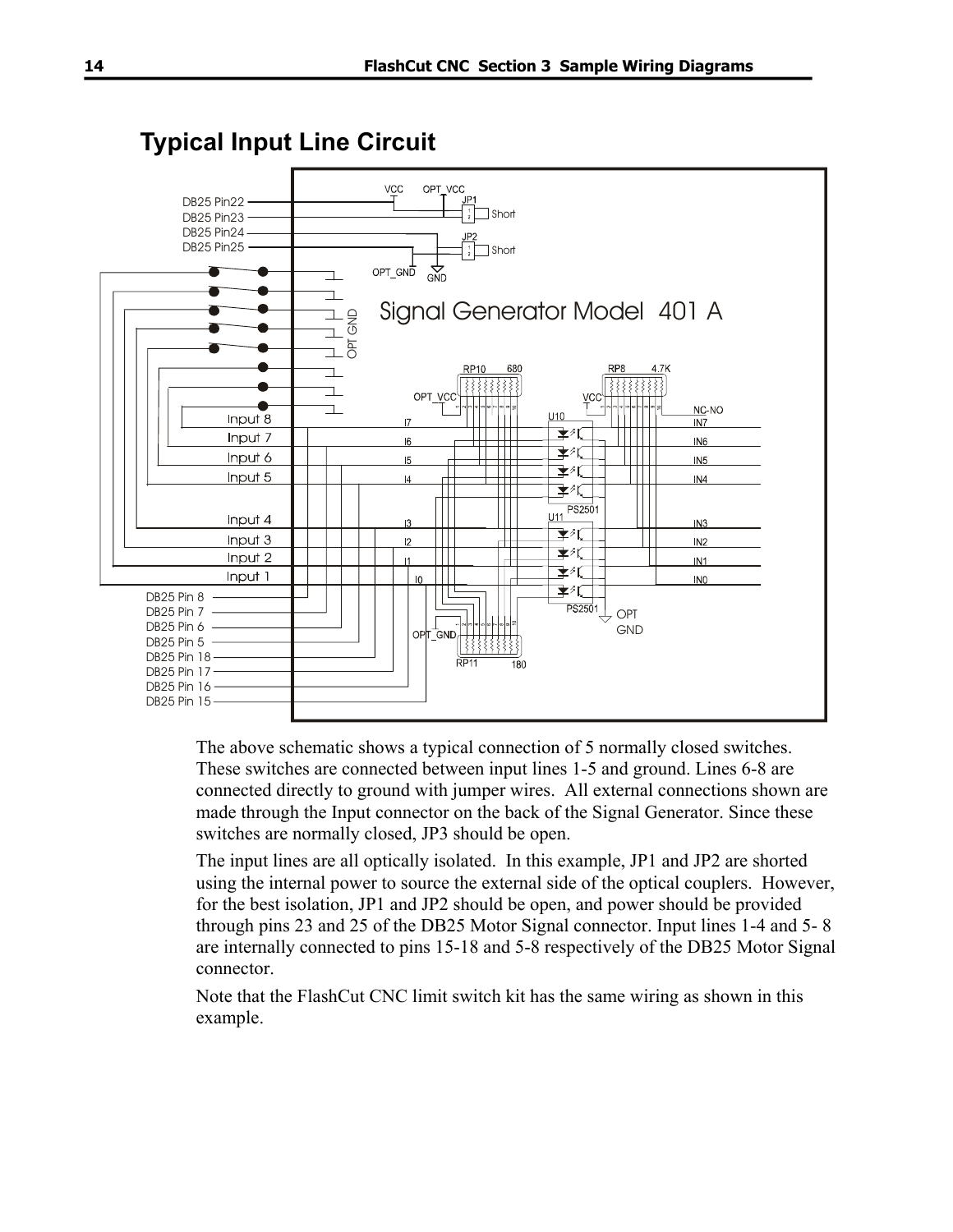## <span id="page-18-0"></span>**I/O Connector and Header Schematic**

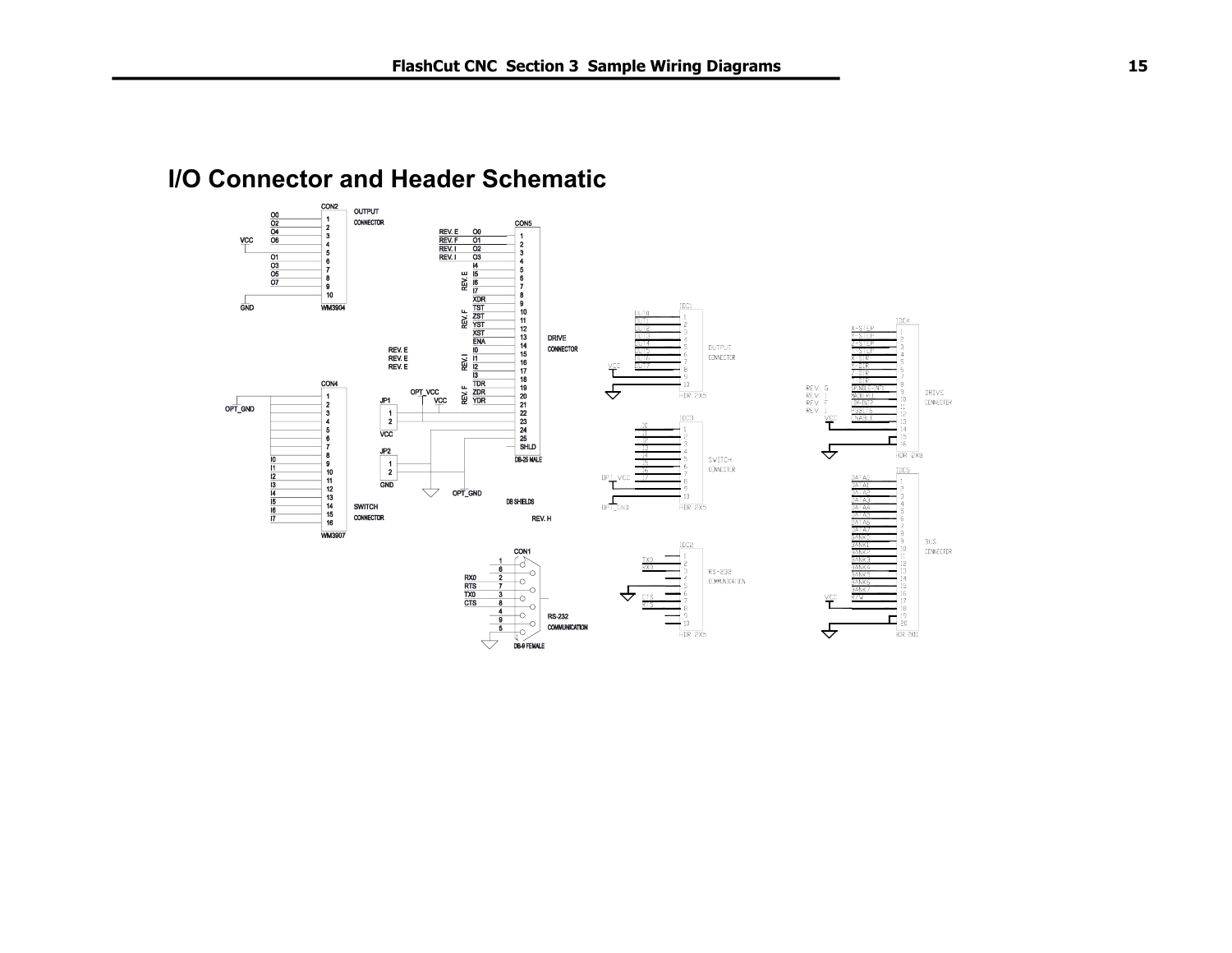<span id="page-19-0"></span>**Signal Generator Board Layout**